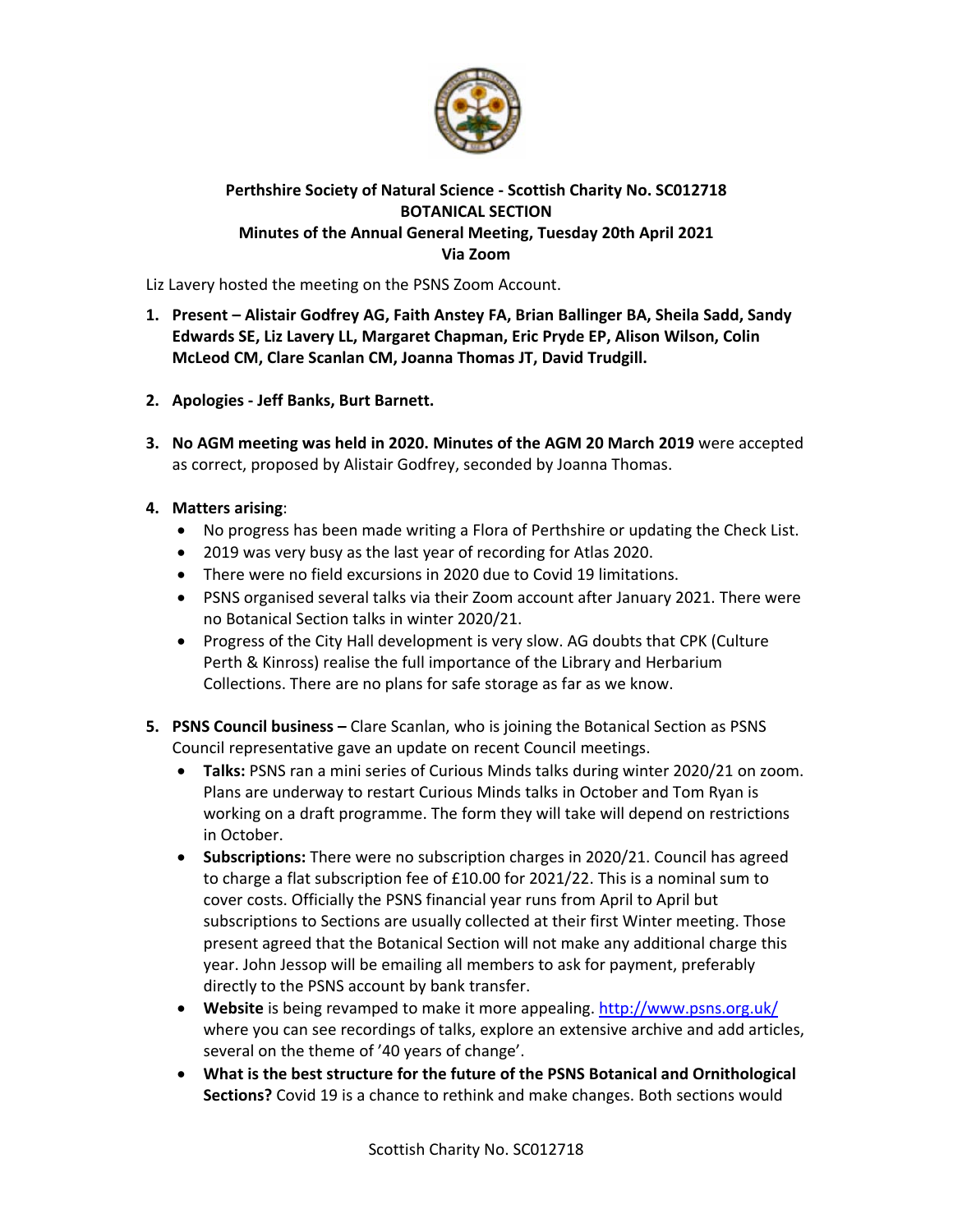like to broaden the areas of natural history covered by the society to include other groups e.g. algae, spiders, and attract people with a general interest in biodiversity , conservation, the environment and climate change. For the current year it was agreed to try and draw up a combined meetings list and consider further co‐ operation, with the possibility in future of combining into one broader 'Natural History' Section. This would have the advantage of reducing the need for two separate committees, but requires further discussion.

Some general discussion followed about the history of the various Sections in the Society. When the PSNS was founded in 1867 there were *no* Sections: the first was the 'Perthshire Mountain Club' in 1875, which survived until around WWI. The Photographic Section is the earliest *surviving* Section, formed in 1889, although it lapsed for a period and was re‐established in 1908. At various times there were also a Junior Section and a Geological Section (1972‐92). Of the other surviving Sections, Archaeological formed in 1948 (in 1961 that Section's scope was widened to include historical subjects); Botanical in 1957; and Ornithological in 1963.

- **6. Treasurer's report JT ‐** Joanna Thomas presented accounts for 2019‐20 and 2020‐21, they are copied at the end of these minutes. There was no income from subscriptions or teas in 2020, the only addition being interest. All monies have now been transferred from TSB to a Santander bank account. LL thanked JT for producing these excellent accounts in such difficult times and Alistair Godfrey for his assistance doing this. The accounts were accepted as correct, proposed by Liz Lavery seconded by Alistair Godfrey.
- **7. Issue of Bulletins CM ‐ Bulletin No. 42 ‐2019** was delivered to all Botanical section members despite lockdown during summer 2020. Colin McLeod has compiled a Covid edition recounting members' experiences botanising during 2020, **Bulletin No. 43 ‐ 2020** which he has published on the website

http://www.psns.org.uk/wp-content/uploads/2021/04/Perthshire-Society-of-Natural‐Science‐PSNS‐Botanical‐Section‐Bulletin‐43‐20202.pdf .

Printed copies will be posted to the 2 Botanical Section members without email addresses. AG thanked CM for all his work compiling these two Bulletins.

- **8. Field Meetings 2021 Eric Pryde (EP):** There were no field meetings in 2020. At the moment only 6 adults from 3 households are allowed to meet outside and 15 for non‐ contact sports. BSS (Botanical Society of Scotland) and BSBI (Botanical Society of Britain and Ireland) have produced provisional field meeting programmes. Whether these run or not will depend on Covid restrictions in place during the summer. It was therefore decided not to publish a formal Botanical Section field meetings programme on the PSNS website in 2021. If anyone wants to lead a field meeting they can invite Botanical Section members to attend by email on a first to respond basis, limiting numbers to those permitted on the date. Risk assessments will be prepared for each meeting as usual with adjustments for Covid regulations.
- **9. Secretary's remarks:** LL thanked the committee and members for all their support over the past year. She will liaise with the Ornithologists to develop a programme of talks for 2021/22 to cover a broad range of natural history topics.
- **10. Election of Committee ‐** the committee was elected en masse, proposed by Margaret Chapman and seconded by Brian Ballinger, see below.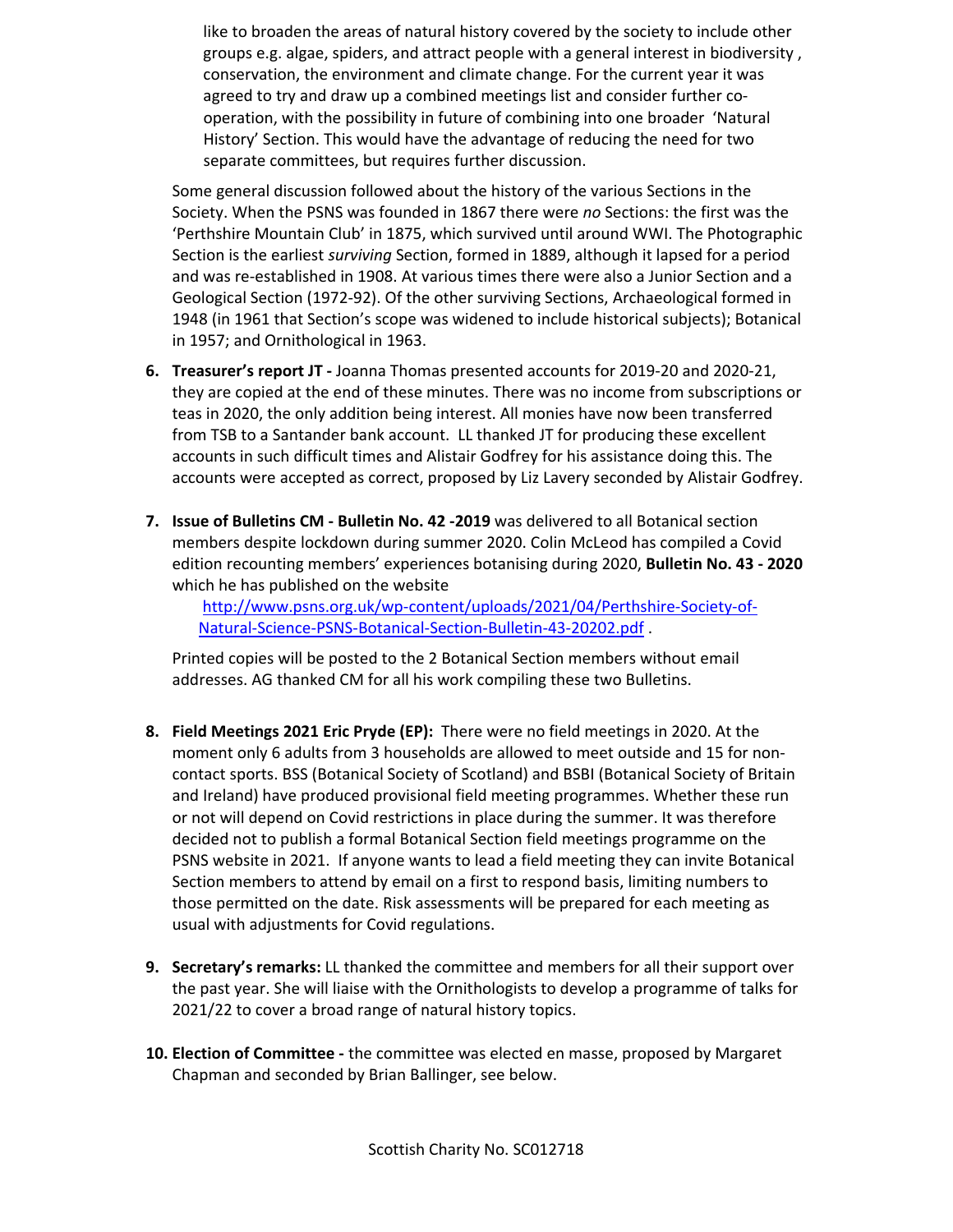#### **11. Suggestions from members:** Non**e.**

#### **12. AOCB:** None.

Meeting closed 20.47 hrs.

The AGM was followed by a very inspiring talk by Dave Trudgill about his wonderful orchid meadow at New Mill, near Blairgowrie and 'orchid populations in Scotland'.

### **PSNS Botanical Section Committee elected for 2021/22**

Chair: Alistair Godfrey Secretary: Liz Lavery Treasurer: Joanna Thomas PSNS Council rep: Clare Scanlan Field Meetings Secretary: Eric Pryde Bulletin Editor & NatureScot rep: Colin McLeod.

Committee Members in addition to above: Faith Anstey, Brian Ballinger, Sandy Edwards, Martin Robinson, Leslie Tucker, and Mark Tulley.

Committee members who are Vice‐county Recorders for the Botanical Society of Britain & Ireland: Sandy Edwards (Vc85) Fife; Liz Lavery (Vc87) West Perthshire; Alistair Godfrey and Jim McIntosh (Vc88) Mid‐Perthshire; Martin Robinson (Vc89) East Perthshire; Mark Tulley (Vc90) Angus and Brian Ballinger (Vc106) Easter Ross.

BSBI Vice-county Recorders as advisors only: Jane Jones (Vc87) West Perthshire and Clackmannanshire; Robin Payne and Theo Loizou (Vc90) Angus.

| <b>P.S.N.S. BOTANICAL SECTION</b> |               |           |                                               |          |                    |  |  |  |  |  |
|-----------------------------------|---------------|-----------|-----------------------------------------------|----------|--------------------|--|--|--|--|--|
| <b>ACCOUNTS 2019-2020</b>         |               |           |                                               |          |                    |  |  |  |  |  |
|                                   | <b>INCOME</b> |           |                                               |          | <b>EXPENDITURE</b> |  |  |  |  |  |
| Brought forward<br>balances at    |               |           |                                               |          |                    |  |  |  |  |  |
| 1 Apr 2019                        | $\pounds$     | $\pounds$ |                                               |          | $\mathbf f$        |  |  |  |  |  |
|                                   |               |           | PSNS subscriptions:                           |          |                    |  |  |  |  |  |
| Flora account                     | 2,691.50      |           | 21@£17                                        |          | 357.00             |  |  |  |  |  |
| Current account                   | 599.00        |           | Speakers                                      |          | 103.75             |  |  |  |  |  |
| Savings account                   | 1,748.26      |           | Secretary's expenses                          |          | 21.00              |  |  |  |  |  |
|                                   |               |           | Cheque paid from TSB                          |          |                    |  |  |  |  |  |
| Cash in hand                      | 27.28         |           | 10th Apr 2019                                 |          | 20.00              |  |  |  |  |  |
|                                   |               | 5,066.04  |                                               |          |                    |  |  |  |  |  |
|                                   |               |           | Carried forward balances<br>as at 31 Mar 2020 |          |                    |  |  |  |  |  |
| PSNS subs:                        |               |           |                                               |          |                    |  |  |  |  |  |
| 20@£20+11@£3<br>Teas &            |               | 433.00    | Flora account                                 | 2,701.50 |                    |  |  |  |  |  |
| Donations                         |               | 90.50     | Current account                               | 725.00   |                    |  |  |  |  |  |
| <b>Bank</b> interest              |               | 14.60     | Savings account                               | 1,752.86 |                    |  |  |  |  |  |
|                                   |               |           |                                               |          |                    |  |  |  |  |  |
|                                   |               |           | Cash in hand                                  | 216.03   |                    |  |  |  |  |  |
|                                   |               |           | (Debt due)                                    | 293.00   | 5,102.39           |  |  |  |  |  |
|                                   |               | 5.604.14  |                                               |          | 5,604.14           |  |  |  |  |  |